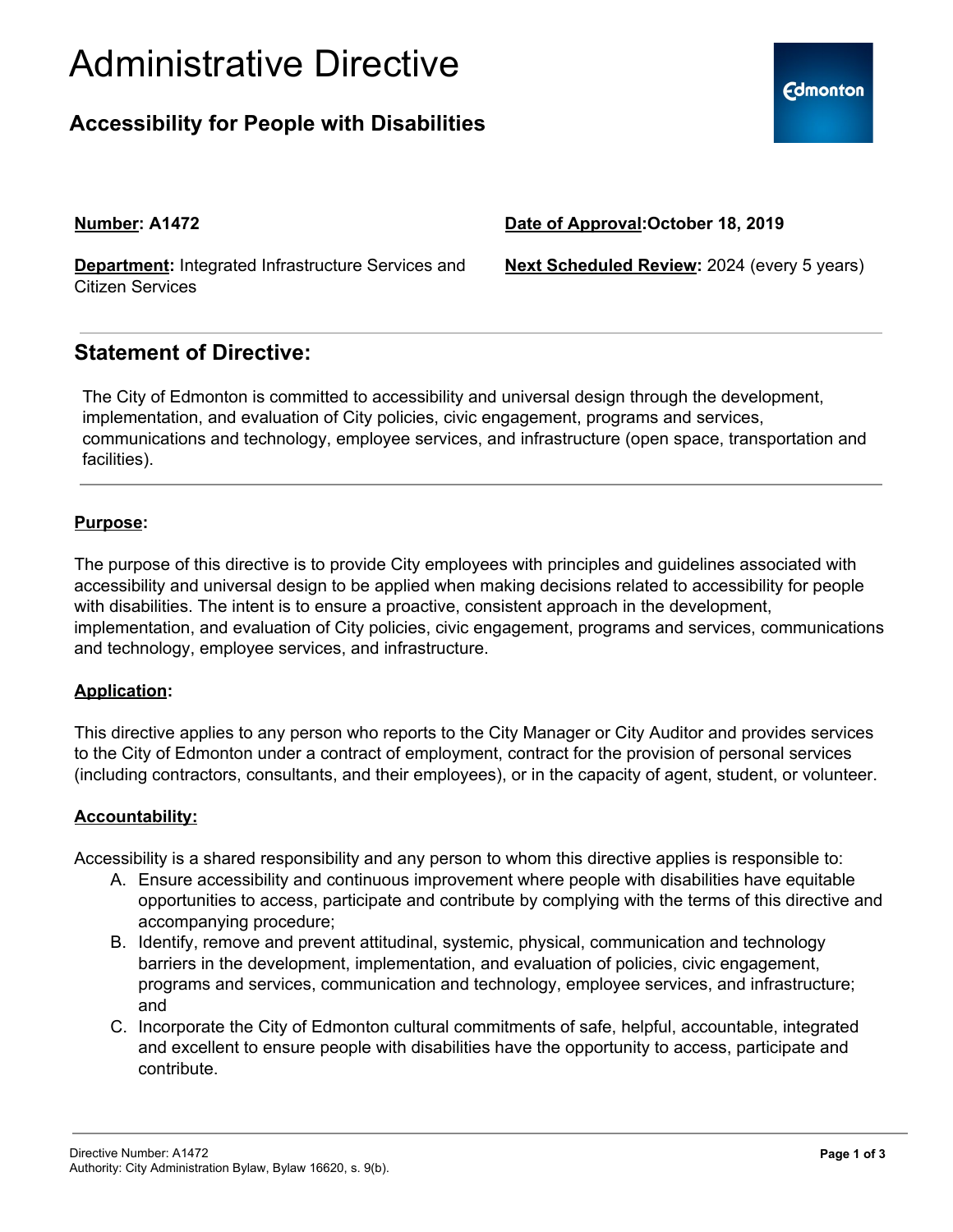## Administrative Directive

### **Accessibility for People with Disabilities**

Deputy City Managers are responsible for developing, implementing and evaluating department-level accessibility actions that contribute to the three-year Corporate Accessibility Plan ("the Plan"). The Plan is created in consultation with people with disabilities to help achieve the intent of the policy, directive, and procedure. The Plan will be incremental in nature with a phased-in approach and be based on the Corporate Business Plan's programs and services. The Plan will be evaluated and updated at a minimum every three years. Each Department will contribute accessibility actions, using the process defined in the framework:

- Step 1: assessing current state;
- Step 2: identifying barriers;
- Step 3: establishing priorities and developing actions.

Corporate Accessibility Steering and Working Committee's Terms of Reference outlines responsibilities including:

- A. Champion the Accessibility for People with Disabilities Policy, this directive, and accompanying procedures and [ensure](https://www.edmonton.ca/city_government/documents/PoliciesDirectives/C466.pdf) reviews every five years at a minimum, or earlier when updates are required;
- B. Champion the development and evaluation of the three-year Corporate Accessibility Plan to support integration and excellence; and
- C. Facilitate the development of consistent approaches, tools and training to address accessibility for people with disabilities across the corporation.

Managers and Supervisors are responsible to:

- A. Provide leadership in carrying out the intent and purpose of the Accessibility for People with Disabilities Policy and ensure implementation of this directive, its accompanying procedures and the Corporate Accessibility Plan within the section, branch, department;
- B. Incorporate costs associated with the development and implementation of this directive and its accompanying procedures in the capital and operating budgets for City Council's consideration; and
- C. Designate representatives to the Corporate Accessibility Steering and Working Committees as required.

The City Manager or designate may conduct reviews, audits, or checks at any time without notice to ensure compliance with this directive and its accompanying procedures.

Failure to comply with the provisions of this directive and its accompanying procedures could lead to appropriate corrective action, which may include discipline up to and including termination of employment.

#### **Definitions:**

Unless otherwise specified, words used in this directive and its accompanying procedures have the same meaning as defined in the City [Administration](https://www.edmonton.ca/city_government/documents/Bylaws/C16620.pdf) Bylaw, Bylaw 16620 and in the Accessibility for People with Disabilities Policy C602.